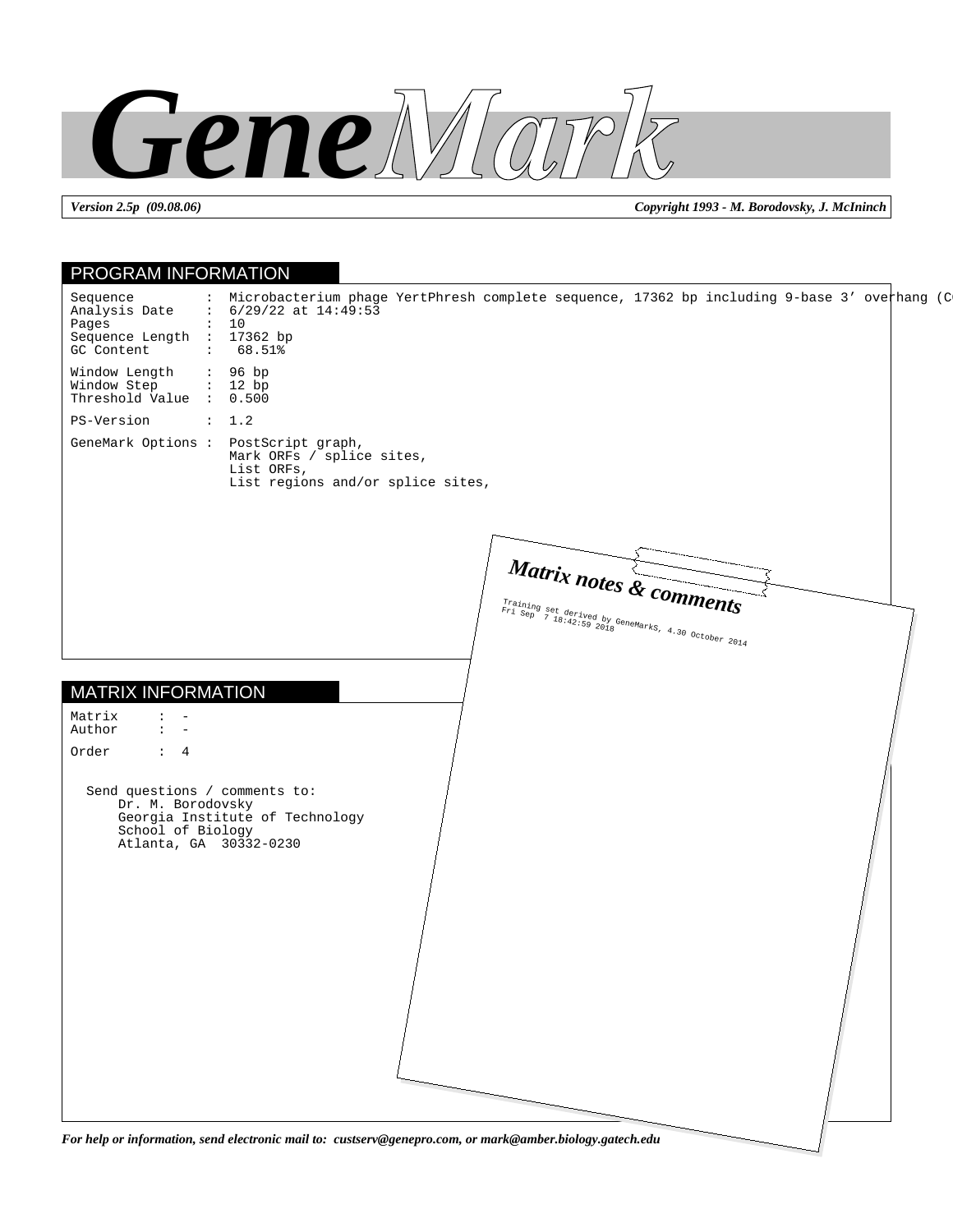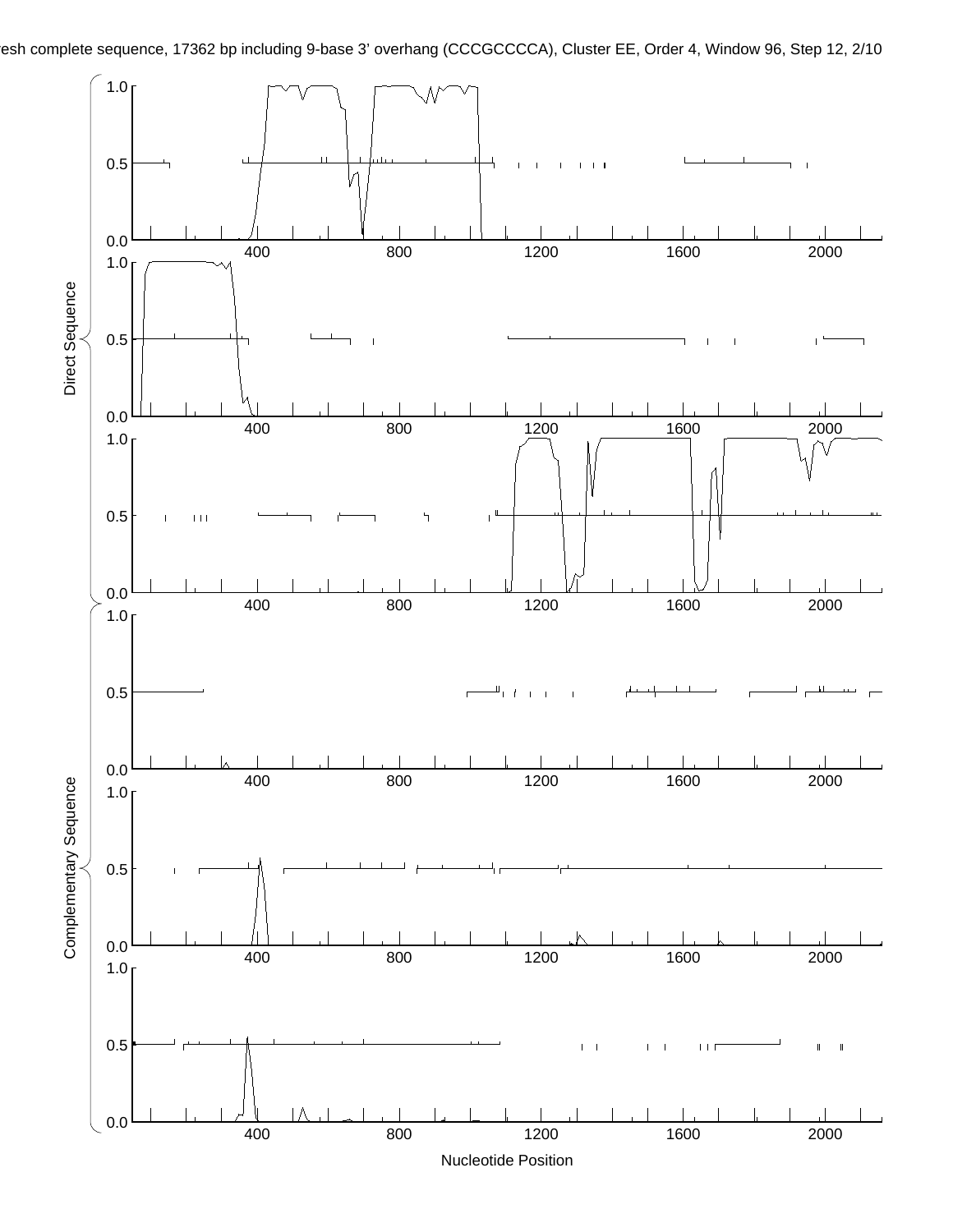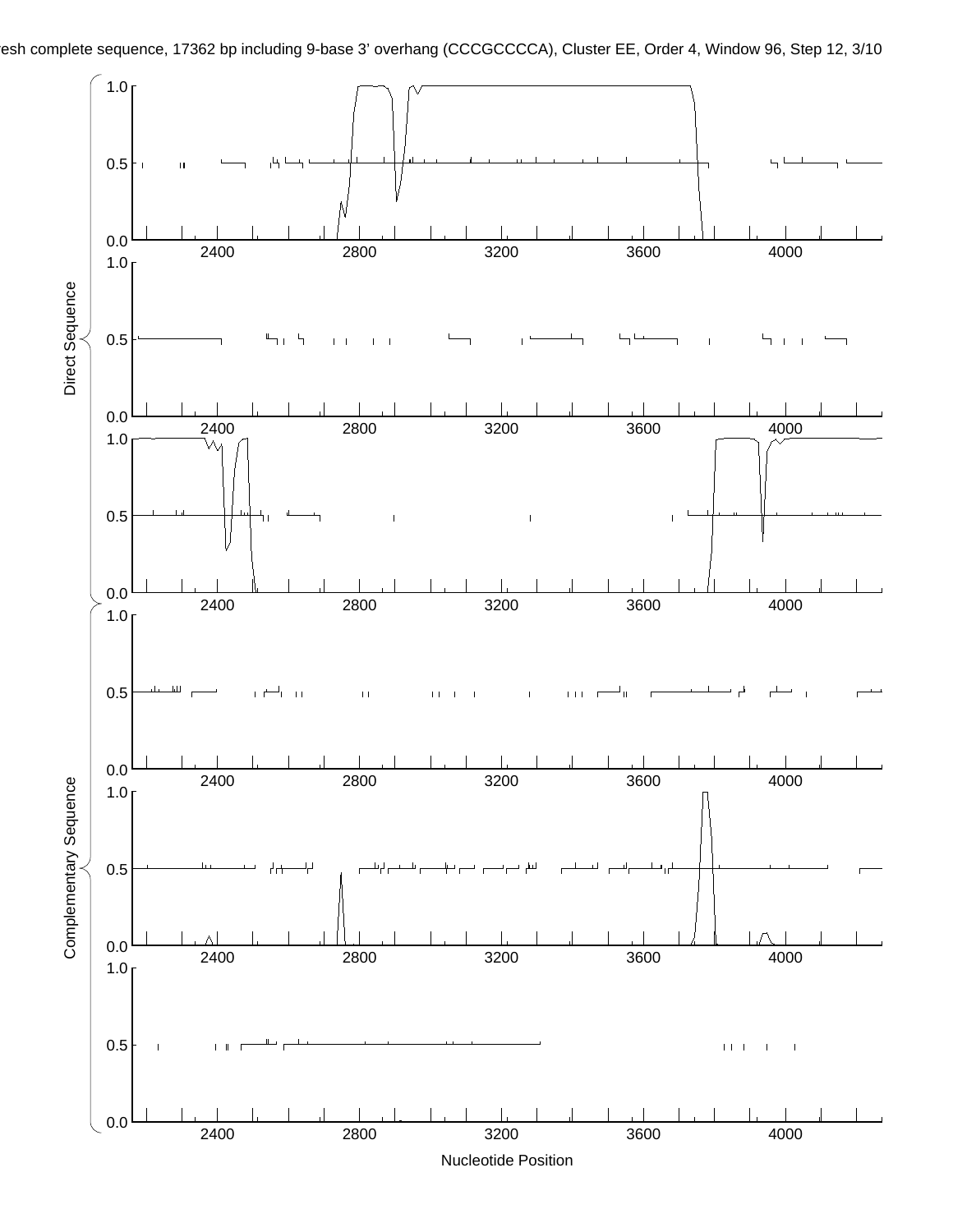

esh complete sequence, 17362 bp including 9-base 3' overhang (CCCGCCCCA), Cluster EE, Order 4, Window 96, Step 12, 4/10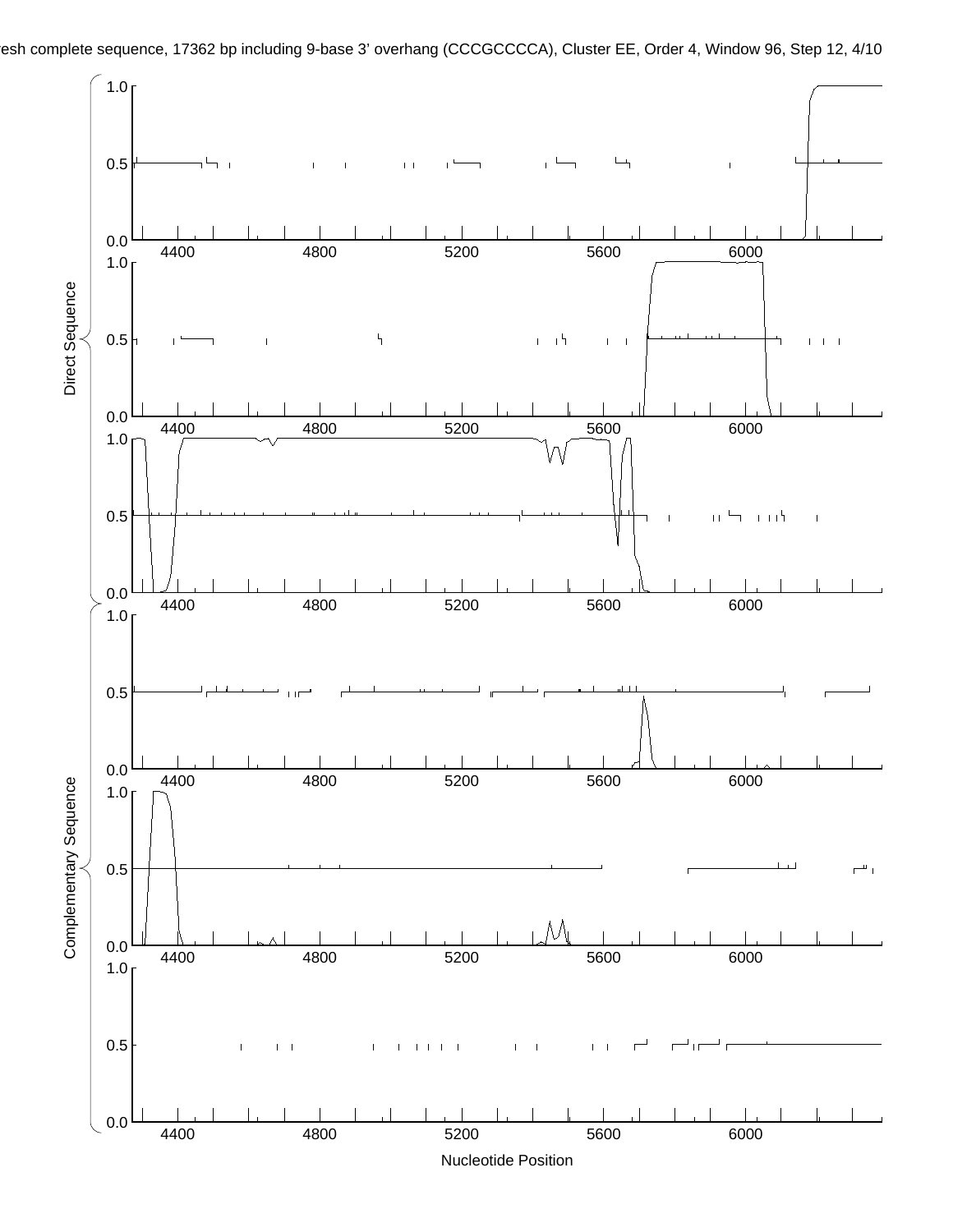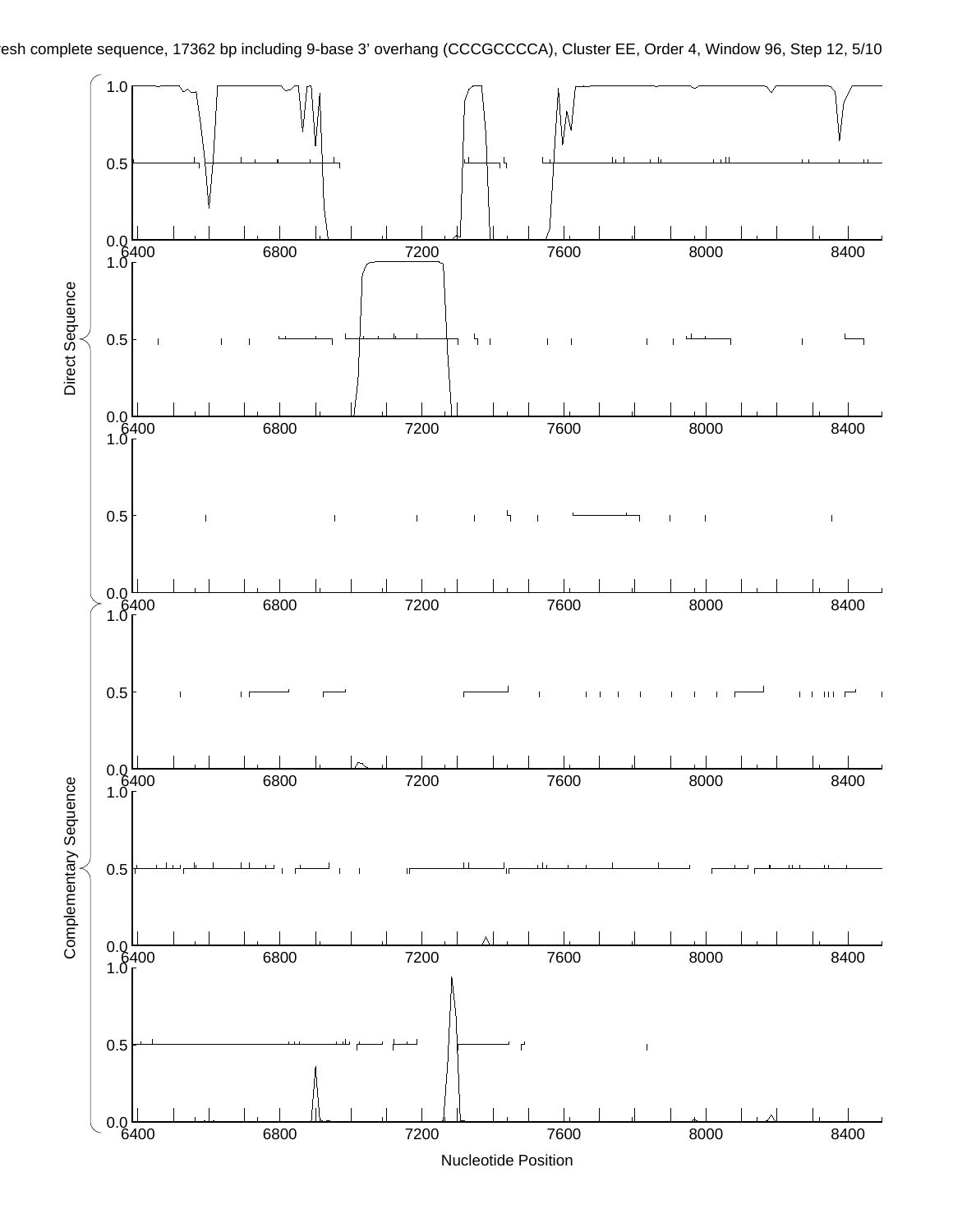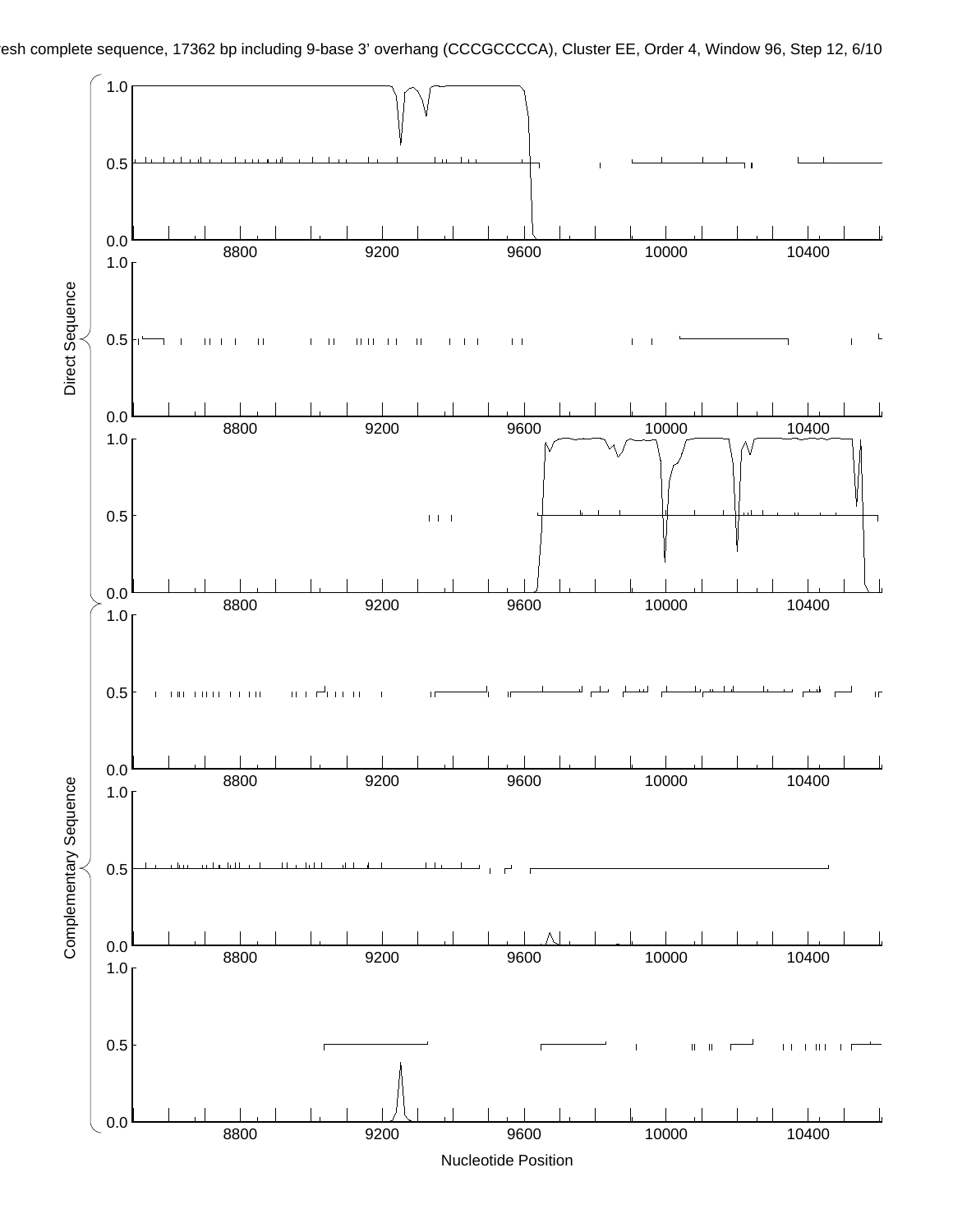

esh complete sequence, 17362 bp including 9-base 3' overhang (CCCGCCCCA), Cluster EE, Order 4, Window 96, Step 12, 7/10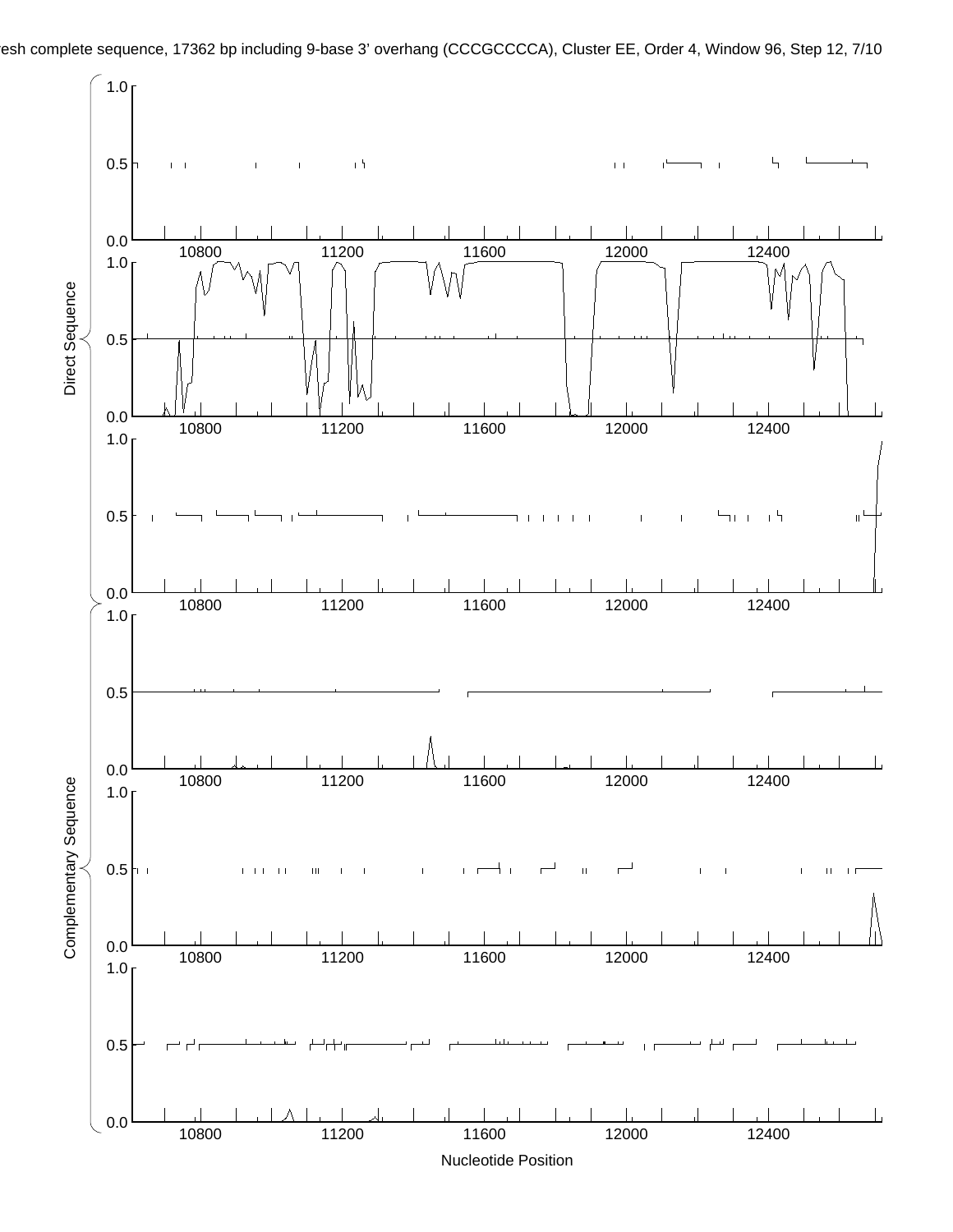

esh complete sequence, 17362 bp including 9-base 3' overhang (CCCGCCCCA), Cluster EE, Order 4, Window 96, Step 12, 8/10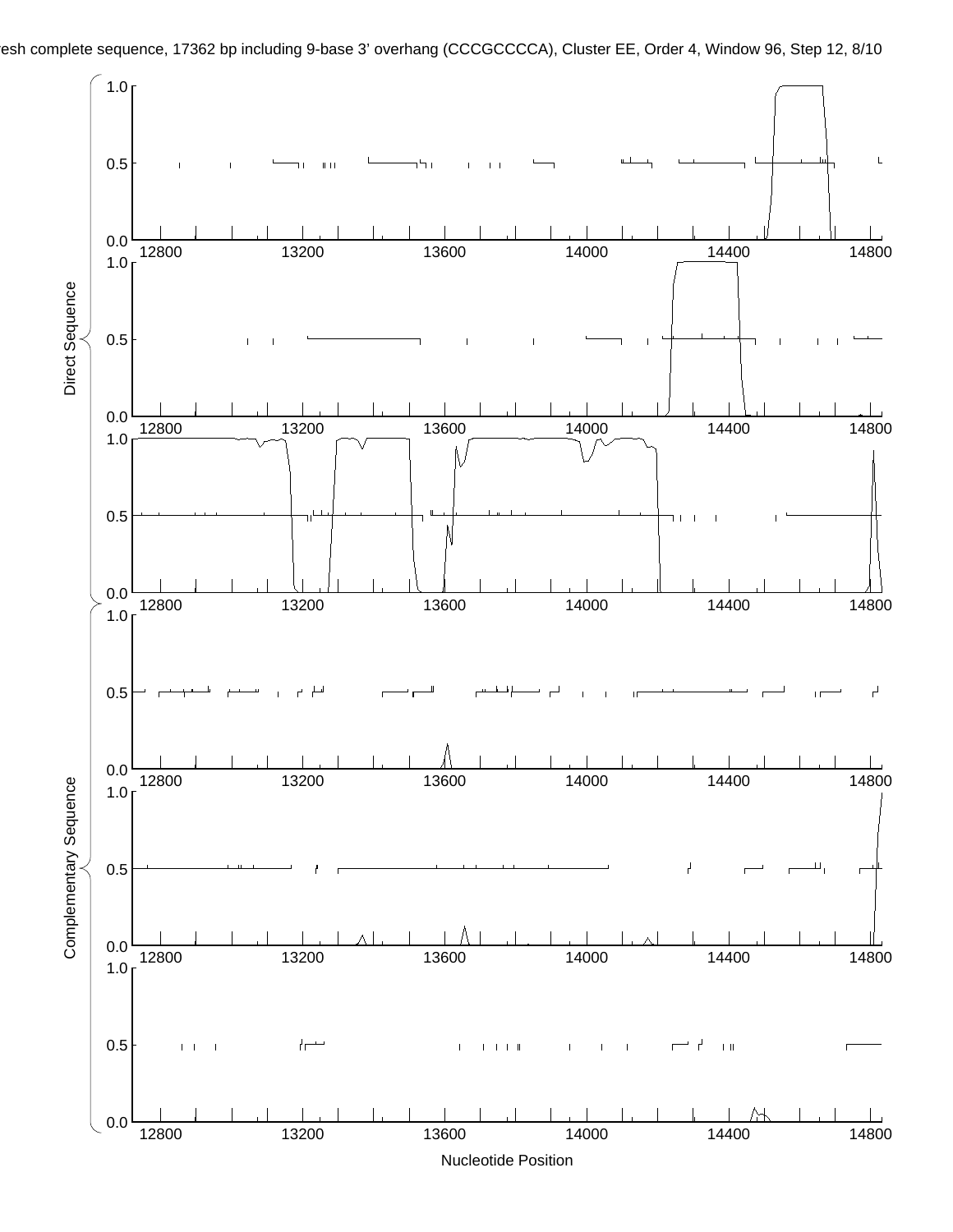

esh complete sequence, 17362 bp including 9-base 3' overhang (CCCGCCCCA), Cluster EE, Order 4, Window 96, Step 12, 9/10